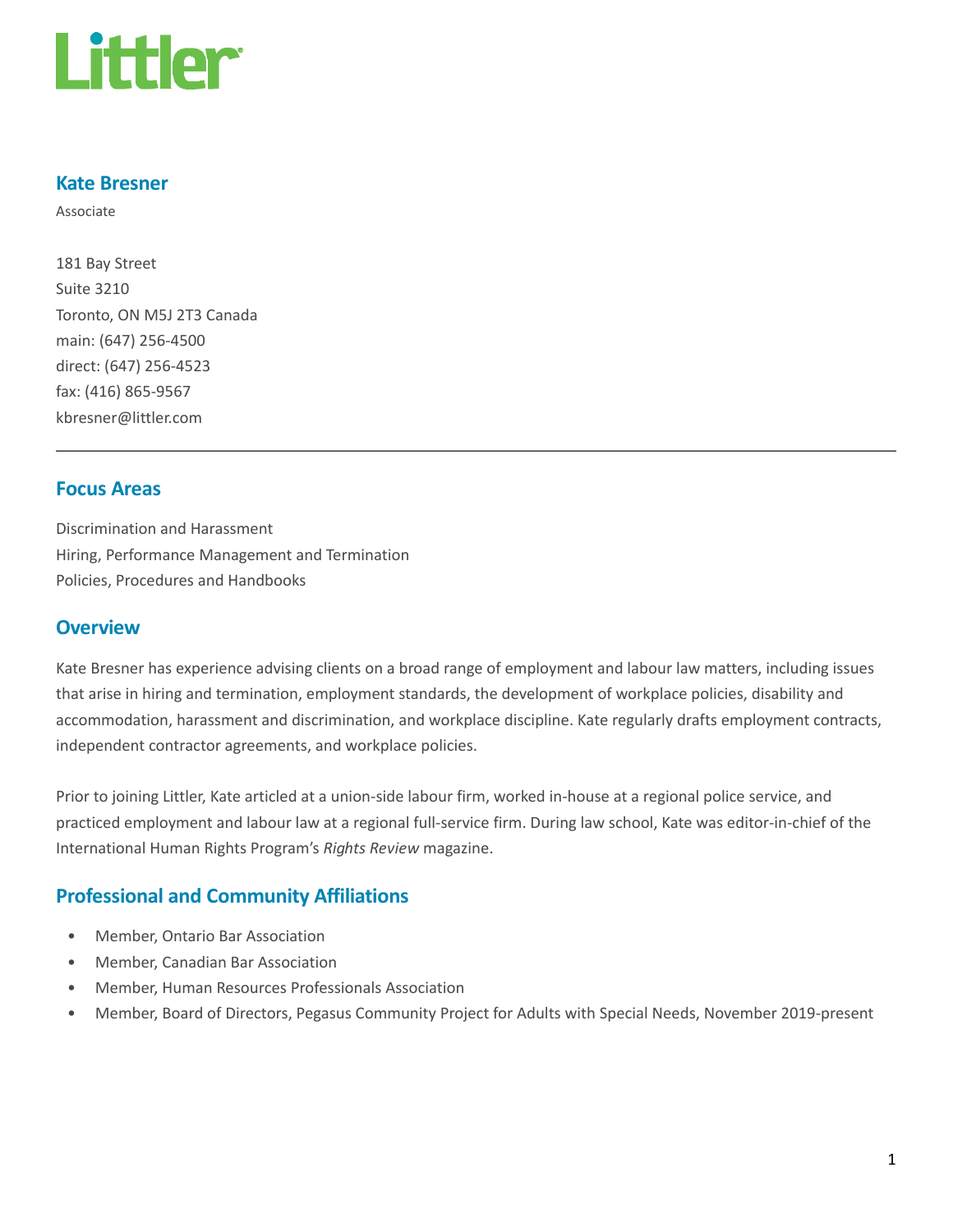

# Education

J.D., University of Toronto, 2016 M.A., University of Victoria, 2012 B.A., McGill University, 2008, Honours with Distinction

# Bar Admissions

Ontario, Canada

### **Courts**

Ontario Superior Court Ontario Court of Justice

### Publications & Press

The Fashion Industry Meets Human Rights Due Diligence: New York's Proposed "Fashion Sustainability and Social Accountability Act" Littler Insight February 14, 2022

Europe and Canada Seek to Mandate Human Rights Due Diligence and Transparency Obligations on Companies and Their Global Partners Littler Insight October 28, 2021

# Hazards at home during the pandemic Canadian Employment Law Today October 20, 2020

Canada: Do Employers Have an Obligation to Protect Employees from Exposure to Safety Hazards While they Work from Home during the COVID-19 Pandemic? Littler Insight April 28, 2020

# Canada: Cross-Country Review of New Leaves of Absence Created in Response to the COVID-19 Crisis Littler Insight April 8, 2020